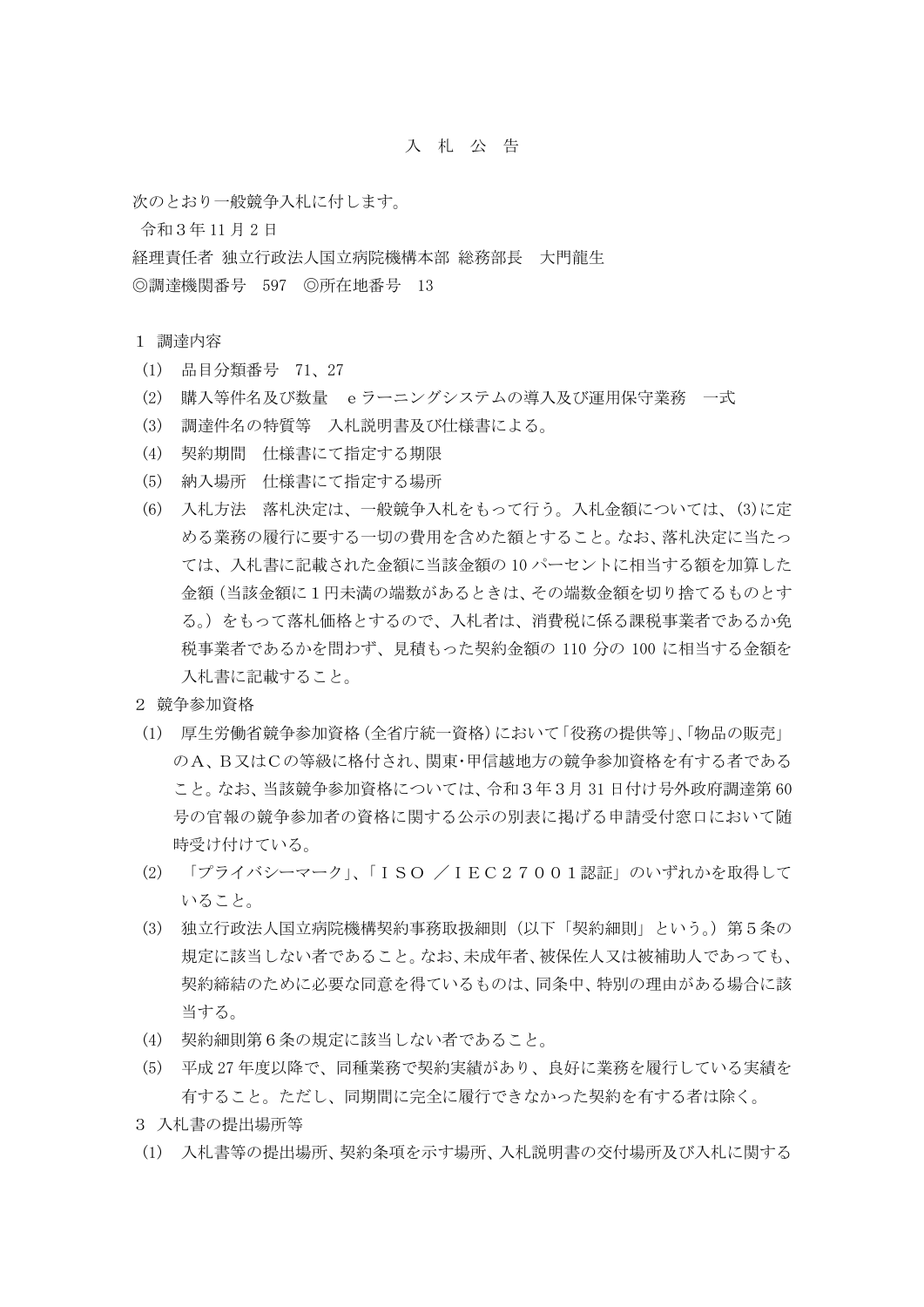照会先

〒152-8621 東京都目黒区東が丘2-5-21 独立行政法人国立病院機構本部 総務部総務課会計係長 大澤 和彦 電話 03-5712-5050

- (2) 入札説明書の交付方法 (1)の場所にて交付する。
- (3) 入札説明会の日時及び場所 入札説明会については、感染症対策を鑑みて、個別対応とする。入札説明会を希望す る場合は、以下の連絡先に連絡の上、日程等を調整すること。 〒152-8621 東京都目黒区東が丘2-5-21 独立行政法人国立病院機構本部 医療部教育研修課 五十畑 知 電話 03-5712-3114
- (4) 入札書等の受領期限 令和3年 12 月 22 日(水)12 時 00 分
- (5) 開札の日時及び場所 令和3年 12 月 22 日(水)15 時 00 分 独立行政法人国立病院機構本部3階会議室31
- 4 その他
- (1) 契約手続において使用する言語及び通貨 日本語及び日本国通貨
- (2) 入札保証金及び契約保証金 免除
- (3) 入札者に要求される事項 この一般競争に参加を希望する者は、封印した入札書に 本公告に示した物品を納入できることを証明する書類を添付して入札書の受領期限 までに提出しなければならない。入札者は、開札日の前日までの間において、経理責 任者から当該書類に関し説明を求められた場合は、それに応じなければならない。
- (4) 入札の無効 本公告に示した競争参加資格のない者の提出した入札書、入札者 に求められる義務を履行しなかった者の提出した入札書は無効とする。
- (5) 契約書作成の要否 要
- (6) 落札者の決定方法 本公告に示した物品を納入できると経理責任者が判断した資料 を添付して入札書を提出した入札者であって、契約細則第 21 条の規定に基づいて作 成された予定価格の制限の範囲内で最低価格をもって有効な入札を行った入札者を 落札者とする。
- (7) 詳細は入札説明書による。

5 Summary

- (1) Official in charge of disbursement of the procuring entity: Tatsuo Daimon, Director, Department of General Affairs, National Hospital Organization Headquarters
- (2) Classification of the products to be procured: 71, 27
- (3) Nature and quantity of the services to be required: To introduce an e-Learning System (Learning Management System), operation and maintenance.
- (4) Service period: as in the specification documentation